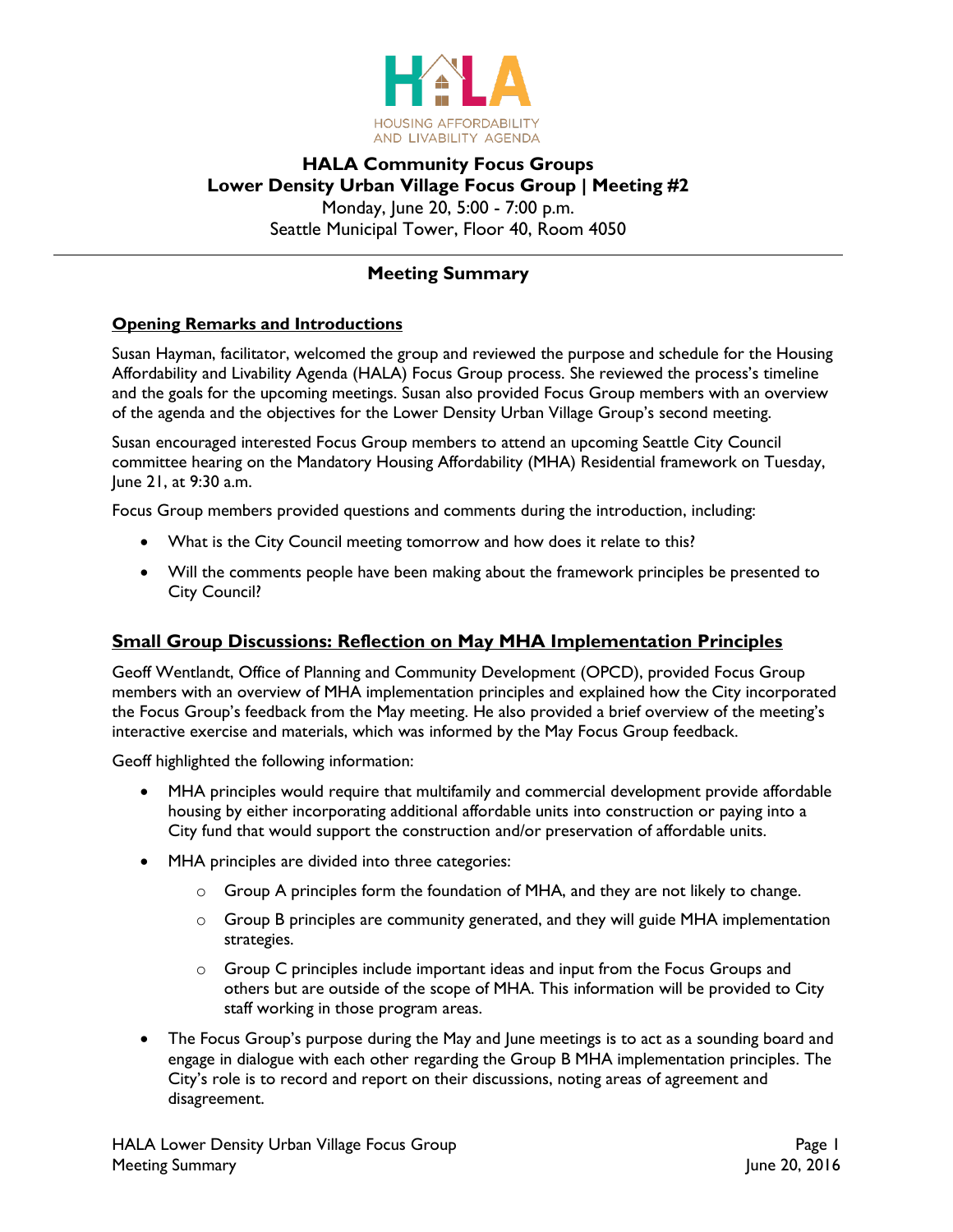- Focus Group members should reflect on the tenets of the City's Racial and Social Justice Initiative and use its framework as a lens to consider MHA implementation.
- OPCD plans to provide the City Council with questions and ideas distilled from Focus Group discussion in advance of the Council's upcoming Planning, Land Use, and Zoning committee meeting on July 8. Focus Group members will receive the summary of information provided to Council.

Focus Group members divided into three group discussion stations, each devoted to a collection of MHA Group B principles (one for **Urban Design, Historic Areas, Unique Conditions, and Neighborhood Design**, another for **Housing Options and Transitions**, and another for **Assets & Infrastructure and Urban Village Expansion Areas**). Focus Group members rotated through each of the three discussion stations throughout the meeting and shared thoughts and perspectives with one another. OPCD provided framing questions and supporting topical background information at each station.

Each station included a large sheet on the table illustrating preliminary Focus Group feedback on draft MHA principles following the group's May meeting. Discussion, comments and suggestions from the small group discussions were written down on the sheet. The ideas, suggestions, and discussion from the small group session will be incorporated in a draft report of Focus Group input on the principles.

# **Small Group Sharing**

Susan invited a spokesperson from each station to share a summary of ideas and questions that emerged during group discussions at their final station. Focus Group members identified the following key points:

#### **I. Urban Design, Historic Areas, Unique Conditions, and Neighborhood Design:**

- The group felt that this station was more subjective than the other stations. There was general consensus that a sense of place brings the community together and helps unite people.
- There should be a requirement that trees are added along the side of the road. Seattle is the "Green City" — that's our identity.
- Buildings should have a step-down profile ("wedding cake-style") to allow for light to reach streets and sidewalks.
- There was a lot of discussion about defining how design considerations are made in historic areas. Preservation should not stop reasonable development. There needs to be more discussion on how to better define historic areas — you cannot define a parking garage as a historic area. Granularity is important.
- Take into consideration the spaces between the public right-of-way and private property that face the street and neighbors (e.g., porches).
- Cultural preservation is important, especially at 23rd Ave/S Jackson St and in Little Saigon.

#### **II. Housing Options and Transitions:**

- There was general consensus that the City should encourage a wide variety of housing options and there were questions about how that could occur.
- There was spirited discussion about transitions occurring mid-block or between blocks.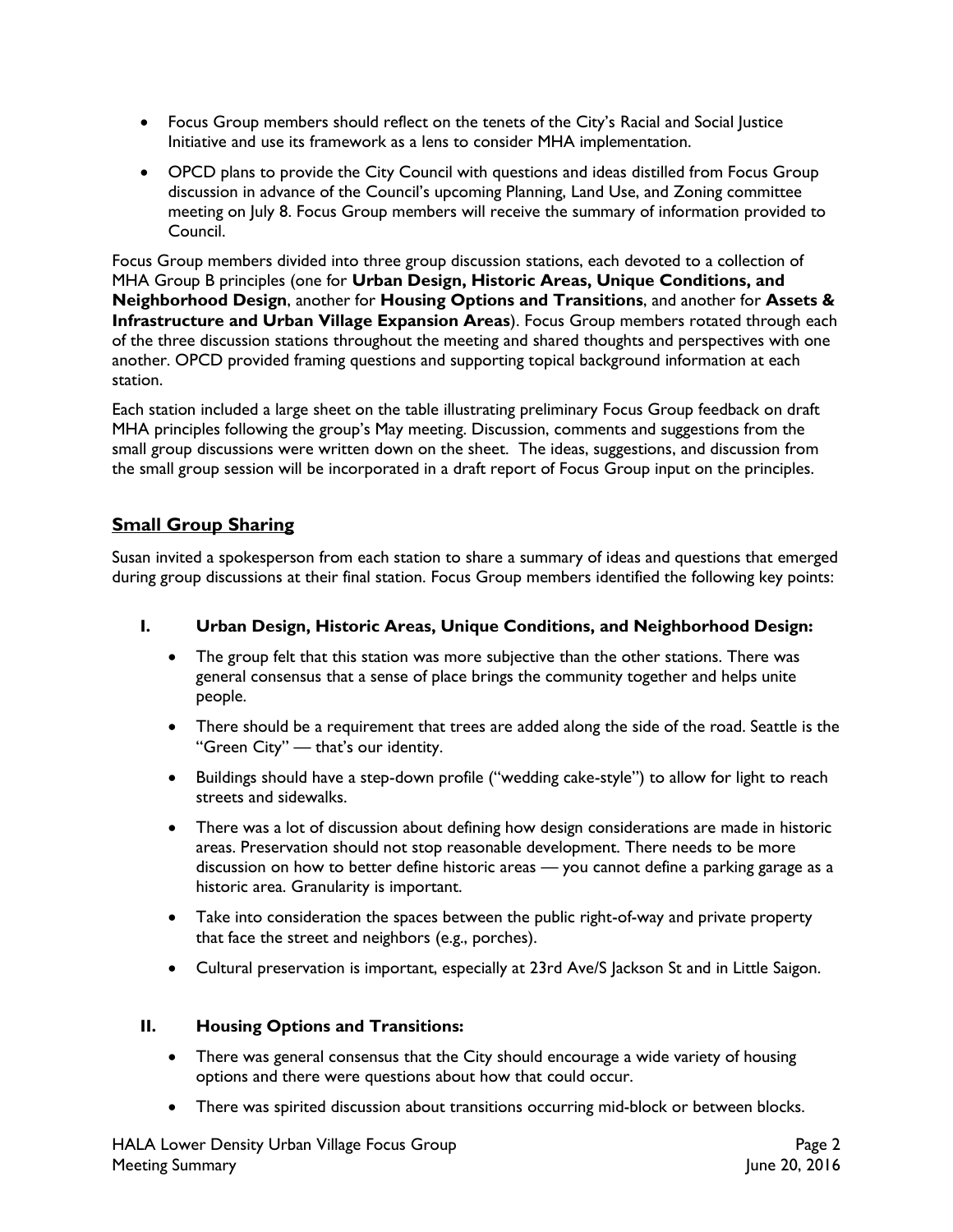People expressed concern about how transitions would affect communities of color, taking into consideration displacement. Some questioned whether some of the transition techniques to protect neighboring properties could erode opportunities for more housing to serve low income persons. Some options that work in one neighborhood would not work in others.

## **III. Assets & Infrastructure and Urban Village Expansion Areas:**

- Some participants recommended locating more housing in places with good access to parks and schools.
- There was a lot of conversation about how commercial amenities fit into a neighborhood. Currently, development is often required to have commercial space at the street level. The group is concerned about the diversity of business types and business owners and if that would be regulated.
- There were concerns about creating urban village islands that will not be related to the neighborhood. People asked about how the City can limit displacement and isolation in these situations.
- When we talk about a 10-minute walkshed, whose "10 minutes" are we referring to? Is it someone in good physical health? Some carrying groceries? Someone with limited mobility?

Focus Group members provided the following comments during this activity:

- Following an assertion that neighborhood councils have been completely shut out of this process, the group briefly discussed that some neighborhood councils feel very connected to this process and are represented in the Focus Groups. Members noted that the experience varied among neighborhood councils.
- Appreciation for the chance to talk even though there were disagreements, discussions were civil.
- Appreciation for the small group discussion format.

Geoff thanked the Focus Group members for their participation and asked that they encourage the other people in their group to attend future meetings.

## **Observer Comment**

Susan invited the observers to share brief comments with the group, which are roughly quoted here:

• This is my first meeting, so I don't know what you have discussed in the past and what you will discuss in the future. I threw my name in the hat to be a part of the Focus Group but didn't get picked (though I think that might be a blessing now, having observed the process). I am very impressed with the Focus Group member's effort and that they are raising many concerns. I am also impressed by how the answer to almost every question is, "It depends." For example, people's perspectives on transitions changes depending on which block you are on. I would object to the statement that, "This is just the framework." I would urge you to be very careful when making conclusions. It is as if you were to sign a contract to buy a car and you only find out what the car is and how much it costs after you sign. Please be very careful in making your recommendations.